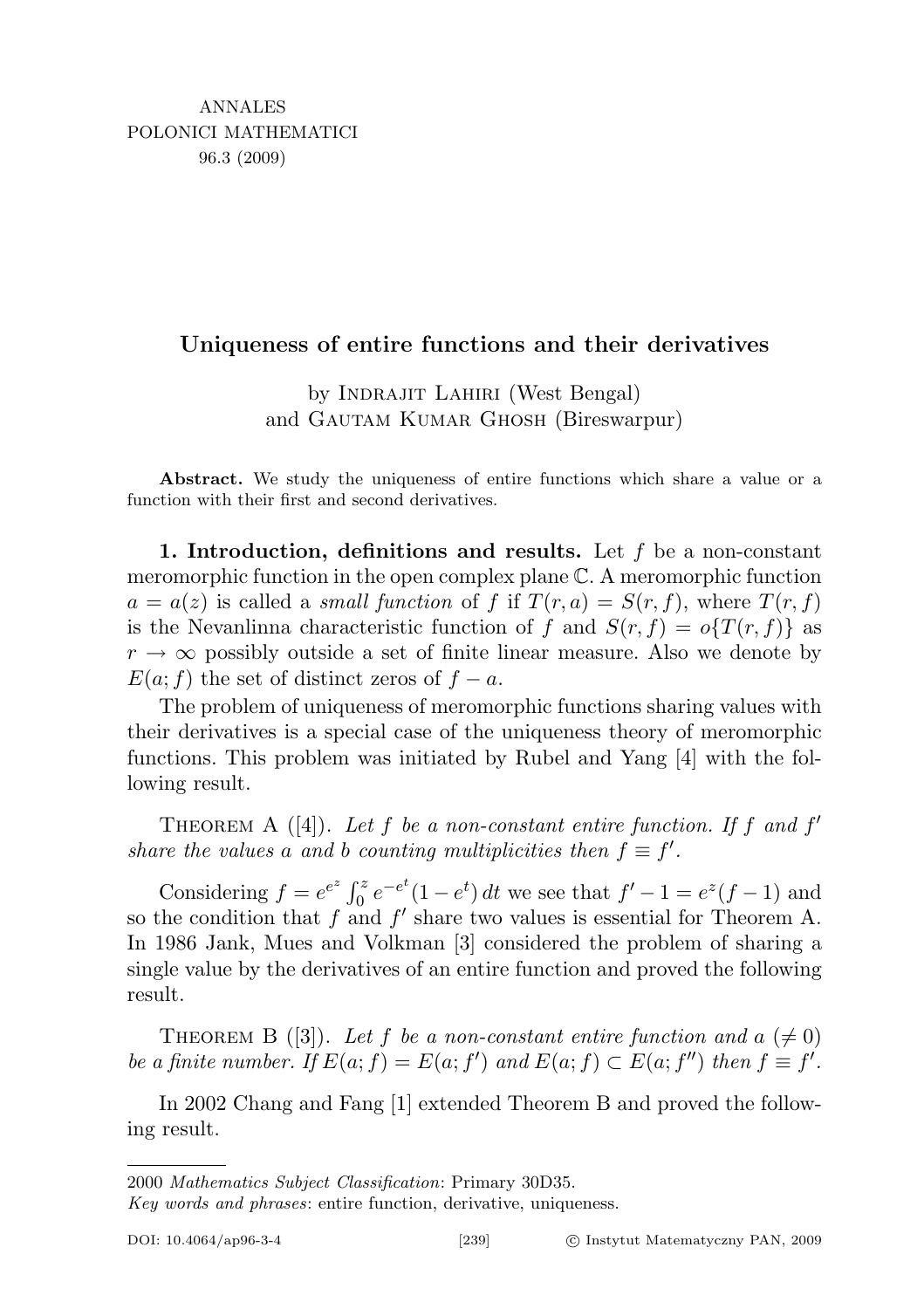THEOREM C ([1]). Let f be a non-constant entire function. If  $E(z; f) =$  $E(z; f')$  and  $E(z; f') \subset E(z; f'')$ , then  $f \equiv f'$ .

The purpose of the paper is to further extend Theorem C and prove the following theorem.

THEOREM 1.1. Let f be a non-constant entire function and  $a(z)$  =  $\alpha z + \beta$ , where  $\alpha \ (\neq 0)$  and  $\beta$  are constants. If  $E(a; f) \subset E(a; f')$  and  $E(a; f') \subset E(a; f'')$ , then either  $f = A \exp\{z\}$  or

$$
f = \alpha z + \beta + (\alpha z + \beta - 2\alpha) \exp\left\{\frac{\alpha z + \beta - 2\alpha}{\alpha}\right\},\,
$$

where A is a non-zero constant.

COROLLARY 1.1. If in Theorem 1.1 we assume  $E(a; f) = E(a; f')$ , then  $f = A \exp\{z\}$ , where A is a non-zero constant.

Let f, g, a and b be meromorphic functions in  $\mathbb{C}$ . We denote by  $N(r, a; f)$  $g \neq b$ ) the integrated counting functions of those zeros of  $f - a$  (counted with multiplicities) which are not the zeros of  $q - b$ .

For the standard definitions and notations of value distribution theory we refer the reader to [2].

2. Lemma. In this section we prove a lemma which is required to prove the theorem.

LEMMA 2.1. Let f be a transcendental entire function and  $a = a(z)$  $(\neq 0, \infty)$  be a non-constant small function of f such that  $E(a; f) \subset E(a; f')$ and  $E(a; f') \subset E(a; f'')$ . Then  $f = A \exp\{z\}$  if and only if  $m(r, 1/(f - a)) =$  $S(r, f)$ , where A is a non-zero constant.

Proof. Since the "only if" part easily follows from Nevanlinna's three small functions theorem, we prove the "if" part.

We suppose that

(2.1) 
$$
m\left(r,\frac{1}{f-a}\right) = S(r,f).
$$

Let

$$
\phi = \frac{f'' - f'}{f - a}
$$
 and  $\psi = \frac{(a - a')f'' - a(f' - a')}{f - a}$ .

Also set  $E = \{z : (a(z) - a'(z))(a(z) - a''(z)) = 0\}$ . Since a zero of  $f - a$ which does not belong to E is a simple zero, it is not a pole of  $\phi$  and  $\psi$ . Hence  $N(r, \phi) = S(r, f)$  and  $N(r, \psi) = S(r, f)$ . Also for any positive integer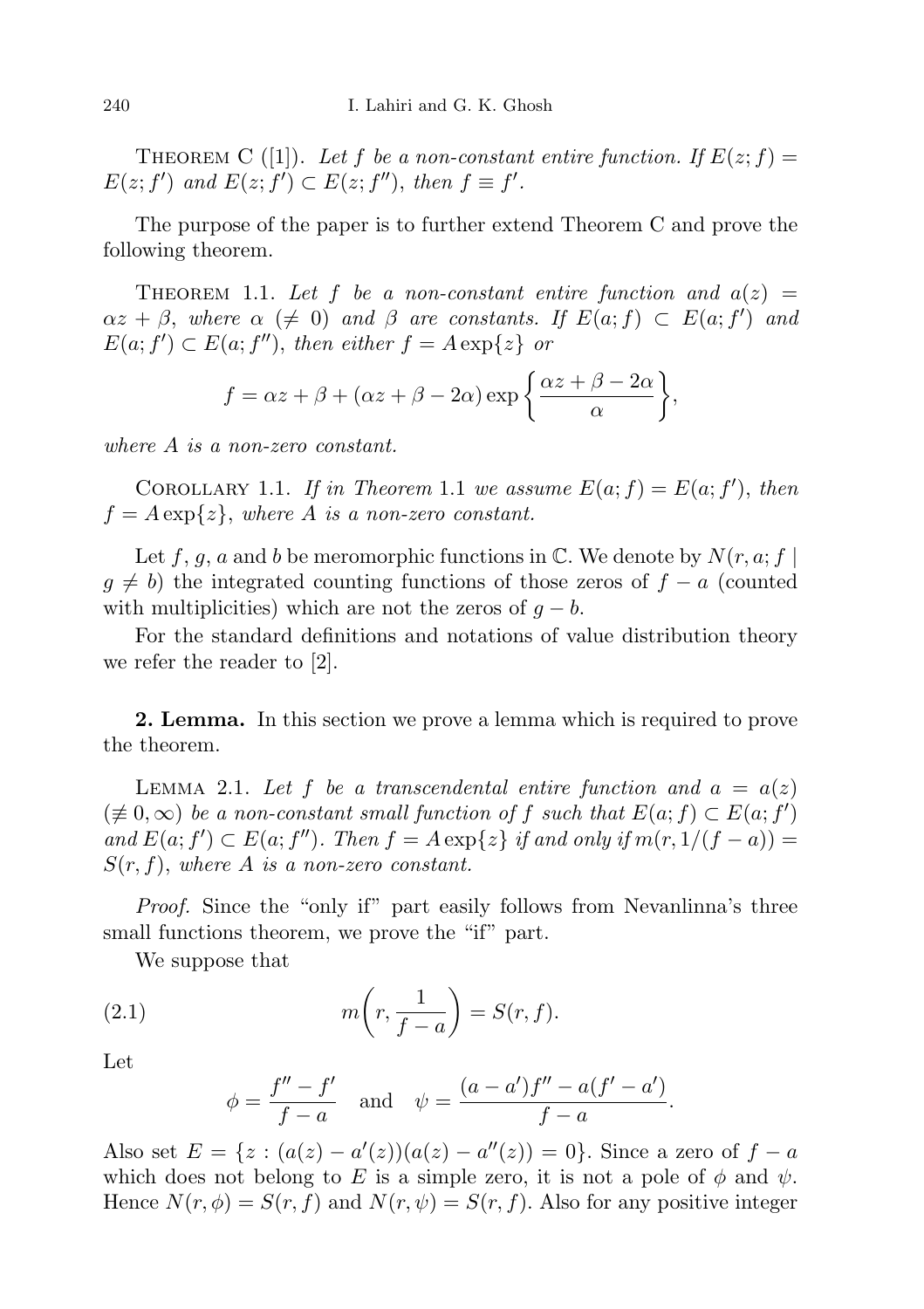p we get, by  $(2.1)$ ,

$$
m\left(r, \frac{f^{(p)}}{f-a}\right) = m\left(r, \frac{f^{(p)} - a^{(p)}}{f-a} + \frac{a^{(p)}}{f-a}\right)
$$
  
\$\le m\left(r, \frac{f^{(p)} - a^{(p)}}{f-a}\right) + m\left(r, \frac{1}{f-a}\right) + m(r, a^{(p)}) + O(1)\$  
= S(r, f).

Hence  $m(r, \phi) = S(r, f)$  and  $m(r, \psi) = S(r, f)$ . Therefore  $T(r, \phi) = S(r, f)$ and  $T(r, \psi) = S(r, f)$ . We now consider the following two cases.

CASE I. Let  $\phi \equiv 0$ . Then  $f' \equiv f''$  and so  $f = A \exp\{z\} + B$ , where  $A \neq 0$  and B are constants. Hence  $f = f' + B$ . By (2.1) there exists  $z_1$  such that  $a(z_1) \neq \infty$  and  $a(z_1) = a(z_1) + B$  and so  $B = 0$ . Therefore  $f = A \exp\{z\}.$ 

CASE II. Let  $\phi \neq 0$ . Let  $z_0$  be a zero of  $f - a$  and  $z_0 \notin E$ . Then in some neighbourhood of  $z_0$  we get

$$
f = a(z0) + a1(z - z0) + a2(z - z0)2 + a3(z - z0)3 + O((z - z0)4),\nf' = a1 + 2a2(z - z0) + 3a3(z - 'z0)2 + O((z - z0)3),\nf'' = 2a2 + 6a3(z - z0) + O((z - z0)2),
$$

where  $a_1 = 2a_2 = a(z_0)$  and  $6a_3 = f^{(3)}(z_0)$ .

So in some neighbourhood of  $z_0$  we obtain

$$
\phi = \frac{(6a_3 - 2a_2)(z - z_0) + O((z - z_0)^2)}{a(z_0) - a(z) + a_1(z - z_0 + O((z - z_0)^2)}
$$
  
= 
$$
\frac{(6a_3 - 2a_2)(z - z_0) + O((z - z_0)^2)}{(a_1 - a'(z_0) + o(1))(z - z_0) + O((z - z_0)^2)}
$$
  
= 
$$
\frac{6a_3 - 2a_2 + O(z - z_0)}{a_1 - a'(z_0) + o(1) + O(z - z_0)}.
$$

Hence

(2.2) 
$$
\phi(z_0) = \frac{f^{(3)}(z_0) - a(z_0)}{a(z_0) - a'(z_0)}.
$$

Also in some neighbourhood of  $z_0$  we get

$$
\psi = \frac{a'(z)a'(z_0) + f^{(3)}(z_0)(a(z) - a'(z)) - a(z)a(z_0) + O(z - z_0)}{a(z_0) - a'(z_0) + o(1) + O(z - z_0)}.
$$

Hence

(2.3) 
$$
\psi(z_0) = f^{(3)}(z_0) - a(z_0) - a'(z_0).
$$

From  $(2.2)$  and  $(2.3)$  we get

(2.4) 
$$
{a(z_0) - a'(z_0)}\phi(z_0) - \psi(z_0) - a'(z_0) = 0.
$$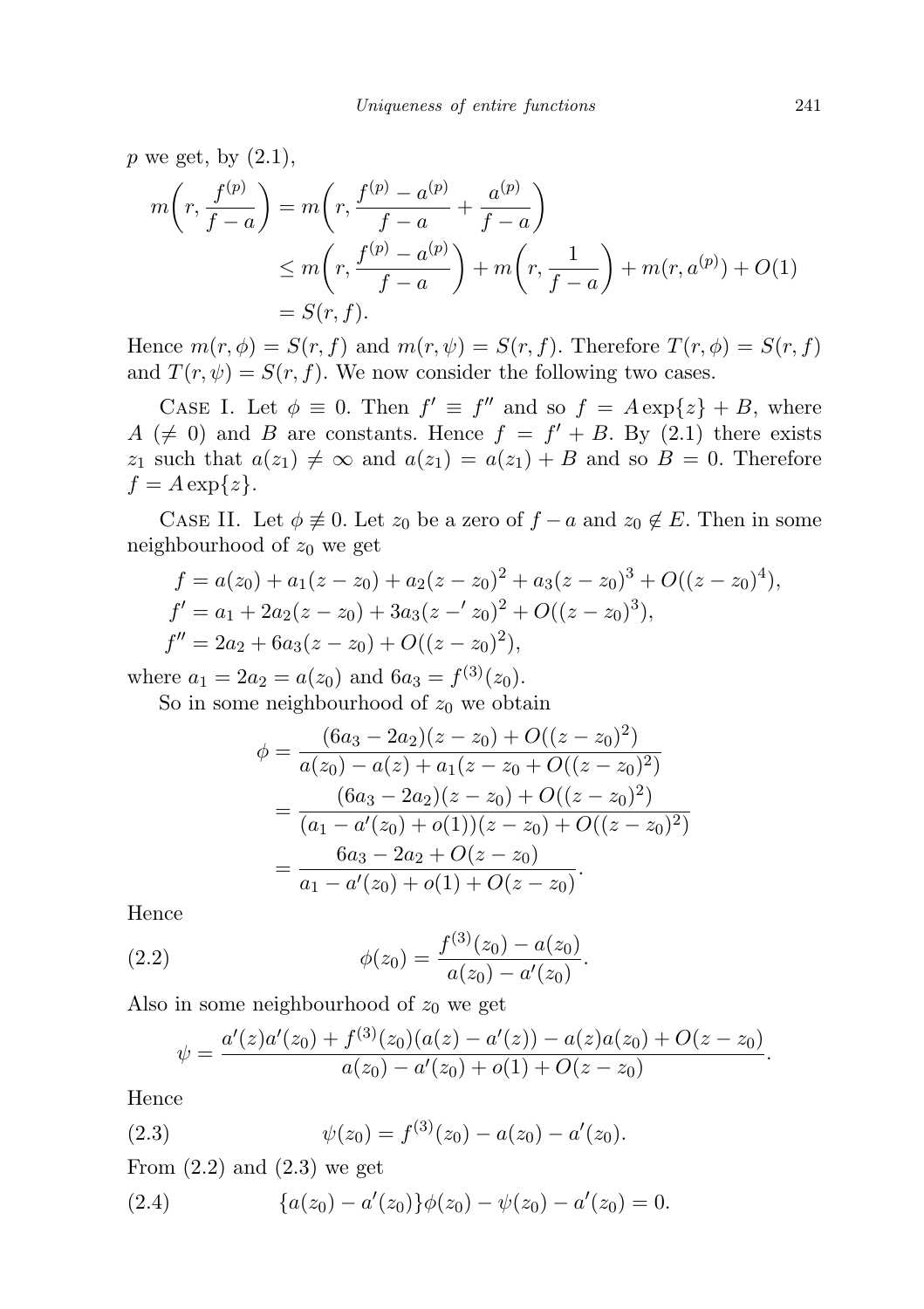If  $(a - a')\phi - \psi - a' \neq 0$ , then from (2.4) we get  $N\left(r,\frac{1}{\epsilon}\right)$  $f - a$  $\Big\}\leq N(r,0;(a-a')\phi-\psi-a')+S(r,f)=S(r,f),$ 

which together with (2.1) implies  $T(r, f) = S(r, f)$ , a contradiction. Therefore

(2.5) 
$$
(a-a')\phi - \psi \equiv a'.
$$

First we suppose that  $\psi \equiv 0$ . Then from (2.5) and the definitions of  $\phi$ and  $\psi$  we get

(2.6) 
$$
(a - a') \frac{f'' - f'}{f - a} \equiv a'
$$

and

(2.7) 
$$
(a - a')f'' \equiv a(f' - a').
$$

From (2.6) and (2.7) we obtain  $f \equiv f'$  and so  $\phi \equiv 0$ , which is a contradiction.

Next we suppose that  $\psi \neq 0$ . Then from (2.5) and the definitions of  $\phi$ and  $\psi$  we get

$$
(a-a')\frac{f''-f'}{f-a} - \frac{(a-a')f''-a(f'-a')}{f-a} \equiv a'.
$$

This implies  $f \equiv f'$  and so  $\phi \equiv 0$ , which is a contradiction. This proves the lemma.

3. Proofs of the theorem and corollary. In this section we prove the main result of the paper.

Proof of Theorem 1.1. First we suppose that f is a polynomial and consider the following cases.

CASE I. Let  $f = Az + B$ , where  $A \neq 0$  and B are constants. If  $z_0$  is a zero of  $f - a$ , then by the hypotheses  $z_0$  is also a zero of  $f' - a$  and  $f'' - a$ . Hence  $A = a(z_0) = 0$ , a contradiction.

CASE II. Let  $f = Az^2 + Bz + C$ , where  $A \neq 0$ , B and C are constants. If  $f(z) - a(z) = 0$  has two distinct roots, then  $E(a; f) \subset E(a; f')$  implies that  $f'(z) \equiv a(z)$ . Again since  $E(a; f') \subset E(a; f'')$ , we arrive at a contradiction. So  $f(z) - a(z) = 0$  has only one double root. Also  $E(a; f) \subset E(a; f')$  implies that if this root is  $z_0$  then  $a(z_0) = a'(z_0)$  and so  $z_0 = (\alpha - \beta)/\alpha$ . Since  $f''(z_0) = a(z_0)$ , we get  $\alpha = 2A$ . Also  $f'(z_0) = a(z_0)$  implies  $B = \beta$  and  $f(z_0) = a(z_0)$  implies  $C = (\alpha^2 + \beta^2)/2\alpha$ . Therefore

$$
f(z) = \frac{\alpha}{2} z^2 + \beta z + \frac{\alpha^2 + \beta^2}{2\alpha}
$$

and so  $f'(z) \equiv a(z)$ . Since  $E(a; f') \subset E(a; f'')$ , we arrive at a contradiction.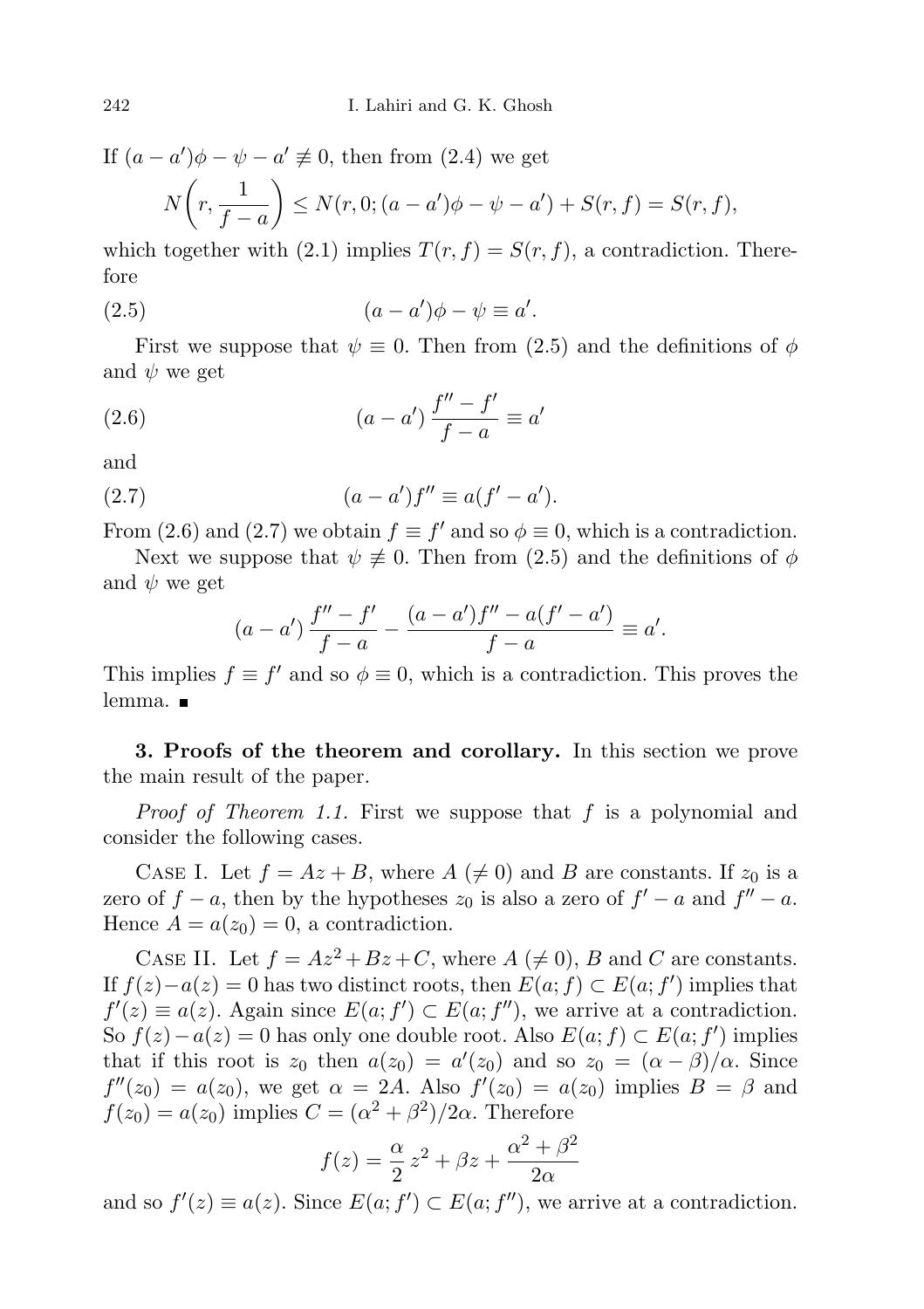CASE III. Let f be a polynomial of degree  $d \geq 3$ . If  $z_1, \ldots, z_n$  are the roots of the equation  $f(z) - a(z) = 0$ , we can write

$$
f(z) = a(z) + A(z - z1)p1 \cdots (z - zn)pn,
$$

where  $p_1 + \cdots + p_n = d$  and  $A \neq 0$  is a constant.

Also by the hypotheses

$$
f'(z) = a(z) + B(z - z_1)^{q_1} \cdots (z - z_n)^{q_n} Q(z)
$$

and

$$
f''(z) = a(z) + C(z - z_1)^{r_1} \cdots (z - z_n)^{r_n} Q(z) R(z),
$$

where Q, R are polynomials such that  $q_1 + \cdots + q_n + \deg Q = d - 1$ ,  $r_1 + \cdots + r_n + \deg Q + \deg R = d - 2$  and  $B \neq 0$ , C are constants.

First we suppose that  $C = 0$ . Then  $f''(z) \equiv a(z)$  and so

$$
f(z) = \frac{\alpha^2}{6}z^3 + \frac{\beta}{2}z^2 + \gamma z + \delta
$$
 and  $f'(z) = \frac{\alpha}{2}z^2 + \beta z + \gamma$ ,

where  $\gamma$ ,  $\delta$  are constants. Since  $E(a; f) \subset E(a; f')$ , we see that  $f(z) - a(z) = 0$ must have one multiple root, say  $z_0$ . If its multiplicity is three, then by the hypotheses we have  $a(z_0) = a'(z_0) = a''(z_0)$ , which is impossible because  $\alpha \neq 0$ . So  $f(z) - a(z) = 0$  has one double root and it is a root of  $a(z)$  –  $a'(z) = 0$ . Hence  $z = (\alpha - \beta)/\alpha$  is a double root of  $f(z) - a(z) = 0$ . Also it is a root of  $f'(z) - a(z) = 0$  and so  $\gamma = (\alpha^2 + \beta^2)/2\alpha$ . Hence

$$
f'(z) - a(z) = \frac{\alpha}{2} \left( z - \frac{\alpha - \beta}{\alpha} \right)^2.
$$

Since  $E(a; f) \subset E(a; f')$  and  $f(z) - a(z) = 0$  has two distinct roots, we arrive at a contradiction. Therefore  $C \neq 0$ .

Since  $E(a; f) \subset E(a; f')$ , we see that the roots of  $f(z) - a(z) = 0$  cannot all be simple. By the hypotheses we see that a multiple root of  $f(z)-a(z)=0$ must be a root of  $a(z) - a'(z) = 0$  and so it is  $(\alpha - \beta)/\alpha$ . If its multiplicity is greater than two, then it is a root of  $a(z) - a''(z) = 0$  and so  $\alpha = 0$ , which is impossible. So  $z = (\alpha - \beta)/\alpha$  is a double root of  $f(z) - a(z) = 0$ . Without loss of generality we put  $z_1 = (\alpha - \beta)/\alpha$  and  $p_1 = 2$ . Then  $z_2, \ldots, z_n$  are all simple roots of  $f(z) - a(z) = 0$ . Therefore  $d = n+1$  and so  $q_1 = \cdots = q_n = 1$ and deg  $Q = 0$ . Since  $E(a; f') \subset E(a; f'')$ , we get  $r_j \geq 1$  for  $j = 1, ..., n$ . Hence  $n + \deg R \leq r_1 + \cdots + r_n + \deg R = n - 1$ , which is a contradiction.

Therefore  $f$  is a transcendental entire function. Let

$$
\psi = \frac{(a-a')f'' - a(f' - a')}{f - a}.
$$

If  $\psi \equiv 0$ , then

$$
\frac{f''}{f'-\alpha} \equiv 1 + \frac{\alpha}{\alpha z + \beta - \alpha}.
$$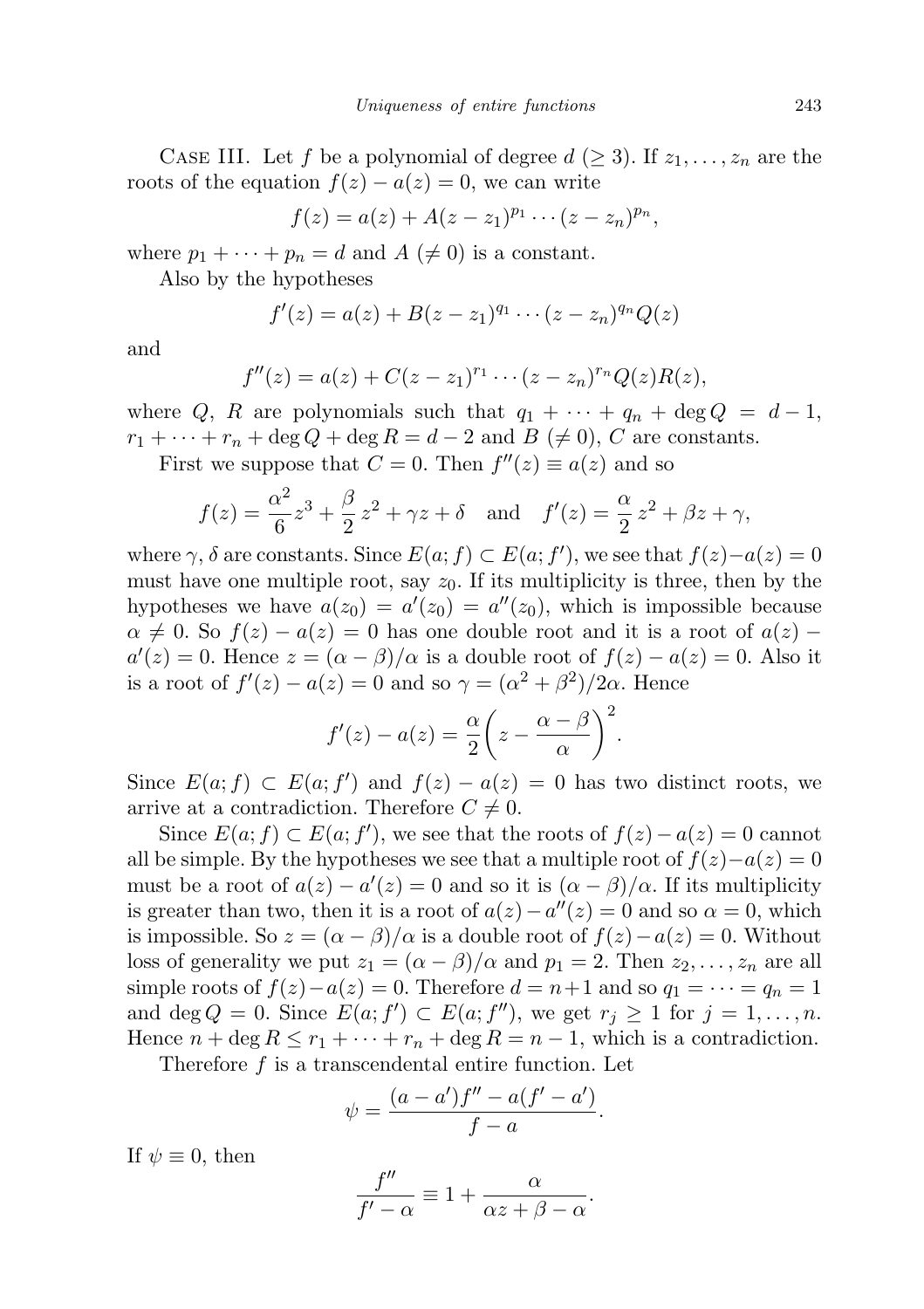This gives on integration  $f' = \alpha + A(\alpha z + \beta - \alpha) \exp\{z\}$  and  $f = \alpha z +$  $A(\alpha z + \beta - 2\alpha) \exp\{z\} + B$ , where  $A \neq 0$  and B are constants. Also  $f'' = A(\alpha z + \beta) \exp\{z\}$ . Since  $E(a; f) \subset E(a; f')$  and  $E(a; f') \subset E(a; f'')$ , we see that  $f(z) - a(z) = 0$  has the unique solution  $z_0 = (2\alpha - B)/\alpha$ . Also  $f(z) - (\alpha z + B) = 0$  has only one solution  $z_1 = (2\alpha - \beta)/\alpha$ . Hence by Nevanlinna's three small functions theorem we get  $B = \beta$ . So

$$
f = \alpha z + \beta + A(\alpha z + \beta - 2\alpha) \exp\{z\}.
$$

Also since  $E(a; f) \subset E(a; f')$ , it follows that  $\alpha + A(\alpha z_0 + \beta - \alpha) \exp\{z_0\}$  $\alpha z_0 + \beta$  and so  $A = \exp{\{(\beta - 2\alpha)/\alpha\}}$ . Therefore

$$
f = \alpha z + \beta + (\alpha z + \beta - 2\alpha) \exp\left\{\frac{\alpha z + \beta - 2\alpha}{\alpha}\right\}.
$$

Now we suppose that  $\psi \not\equiv 0$ . Then

$$
f - a \equiv \frac{1}{\psi} [(a - a')f'' - a(f' - a')]
$$

and so

(3.1) 
$$
\left[1 + a\left(\frac{1}{\psi}\right)' + \frac{a'}{\psi}\right](f' - a) \equiv (a' - a)\left[1 + \left(\frac{1}{\psi}\right)'(a - a') + \frac{2a'}{\psi}\right] + (a' - a)\left[\frac{1}{\psi} - \left(\frac{1}{\psi}\right)'\right](f'' - a') - (a' - a)\frac{f'''}{\psi}.
$$

Let

$$
\Delta = 1 + \left(\frac{1}{\psi}\right)'(a - a') + \frac{2a'}{\psi} \equiv 0.
$$

Then

(3.2) 
$$
\psi^2 + 2\alpha \psi \equiv \psi'(\alpha z + \beta - \alpha).
$$

If  $\psi$  is transcendental, then from (3.2) we get

 $T(r, \psi) = m(r, \psi) + N(r, \psi) \leq m(r, \psi'/\psi) + O(\log r) = S(r, \psi),$ 

a contradiction.

Hence  $\psi$  is a rational function. If  $\psi$  has a pole, then by the hypotheses we see that  $z = (\alpha - \beta)/\alpha$  is the only pole of  $\psi$ . If p is its multiplicity, then from (3.2) we get  $2p = p$ . So  $\psi$  has no pole at all. If n is the degree of  $\psi$ , then from (3.2) we get  $2n = n$  and so  $n = 0$ . Hence  $\psi$  is a constant and from (3.2) we get  $\psi = -2\alpha$ . Therefore

$$
(\alpha z + \beta - \alpha)f'' - (\alpha z + \beta)(f' - \alpha) + 2\alpha(f - \alpha z - \beta) \equiv 0.
$$

Differentiating twice we get

$$
\frac{f^{(4)}}{f^{(3)}} = 1 - \frac{\alpha}{\alpha z + \beta - \alpha}.
$$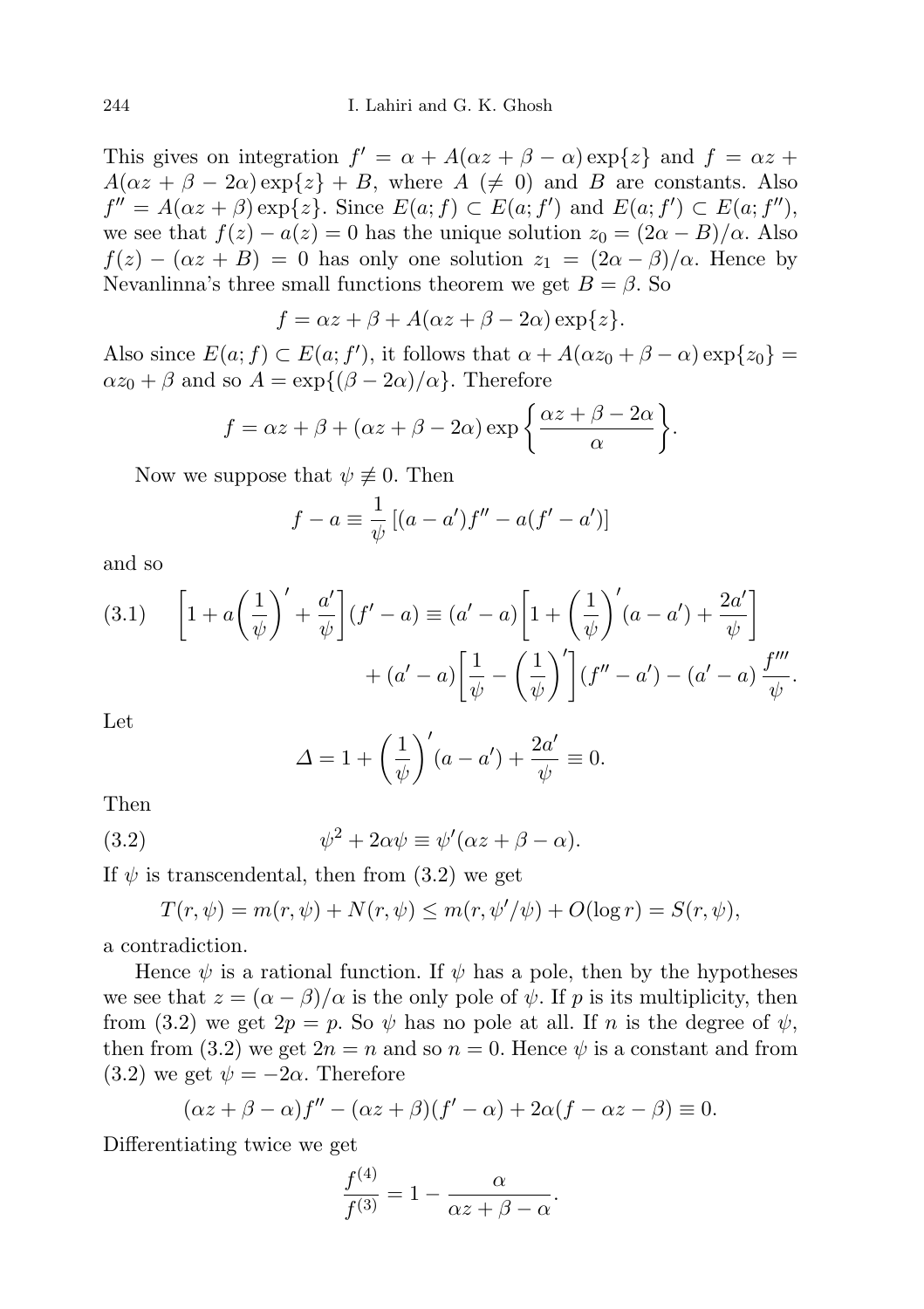On integration we obtain

$$
f^{(3)} = \frac{A}{\alpha z + \beta - \alpha} \exp\{z\},\,
$$

where  $A \neq 0$  is a constant. This is impossible because f is entire. Therefore  $\Delta \not\equiv 0$  and so from (3.1) we get

$$
\frac{1}{f'-a} \equiv \frac{1+a\left(\frac{1}{\psi}\right)'+\frac{a'}{\psi}}{(a'-a)\Delta} - \frac{\frac{1}{\psi}-\left(\frac{1}{\psi}\right)'}{\Delta} \cdot \frac{f''-a'}{f'-a} + \frac{1}{\psi\Delta} \cdot \frac{f'''}{f'-a}.
$$

Since  $T(r, \psi) = S(r, f)$  and f is transcendental, we get

(3.3) 
$$
m\left(r,\frac{1}{f'-a}\right) = S(r,f).
$$

By the hypotheses we see that  $z = (\alpha - \beta)/\alpha$  is the only possible multiple (actually double) zero of  $f' - a$ . So  $N(r, a; f' | f \neq a) \leq N(r, 0; \psi) +$  $O(\log r) = S(r, f)$ . Therefore

(3.4) 
$$
N(r, a; f') = N(r, a; f) + N(r, a; f' | f \neq a) + O(\log r)
$$

$$
= N(r, a; f) + S(r, f).
$$

Again since  $f$  is entire and

$$
f = a + \frac{f' - a'}{\psi} \bigg[ (a - a') \, \frac{f''}{f' - a'} - a \bigg],
$$

we get

$$
T(r, f) = m(r, f) \le m(r, f' - a') + S(r, f)
$$
  
 
$$
\le m(r, f') + S(r, f) = T(r, f') + S(r, f).
$$

Also

$$
T(r, f') = m(r, f') \le m(r, f) + m(r, f'/f) = T(r, f) + S(r, f).
$$

Therefore

(3.5) 
$$
T(r, f) = T(r, f') + S(r, f).
$$

From  $(3.3)$ – $(3.5)$  we get

$$
m\left(r, \frac{1}{f-a}\right) = T(r, f) - N\left(r, \frac{1}{f-a}\right) + S(r, f)
$$

$$
= T(r, f') - N\left(r, \frac{1}{f-a}\right) + S(r, f)
$$

$$
= N\left(r, \frac{1}{f'-a}\right) - N\left(r, \frac{1}{f-a}\right) + S(r, f)
$$

$$
= S(r, f).
$$

Therefore by Lemma 2.1 we get  $f = A \exp\{z\}$ . This proves the theorem.